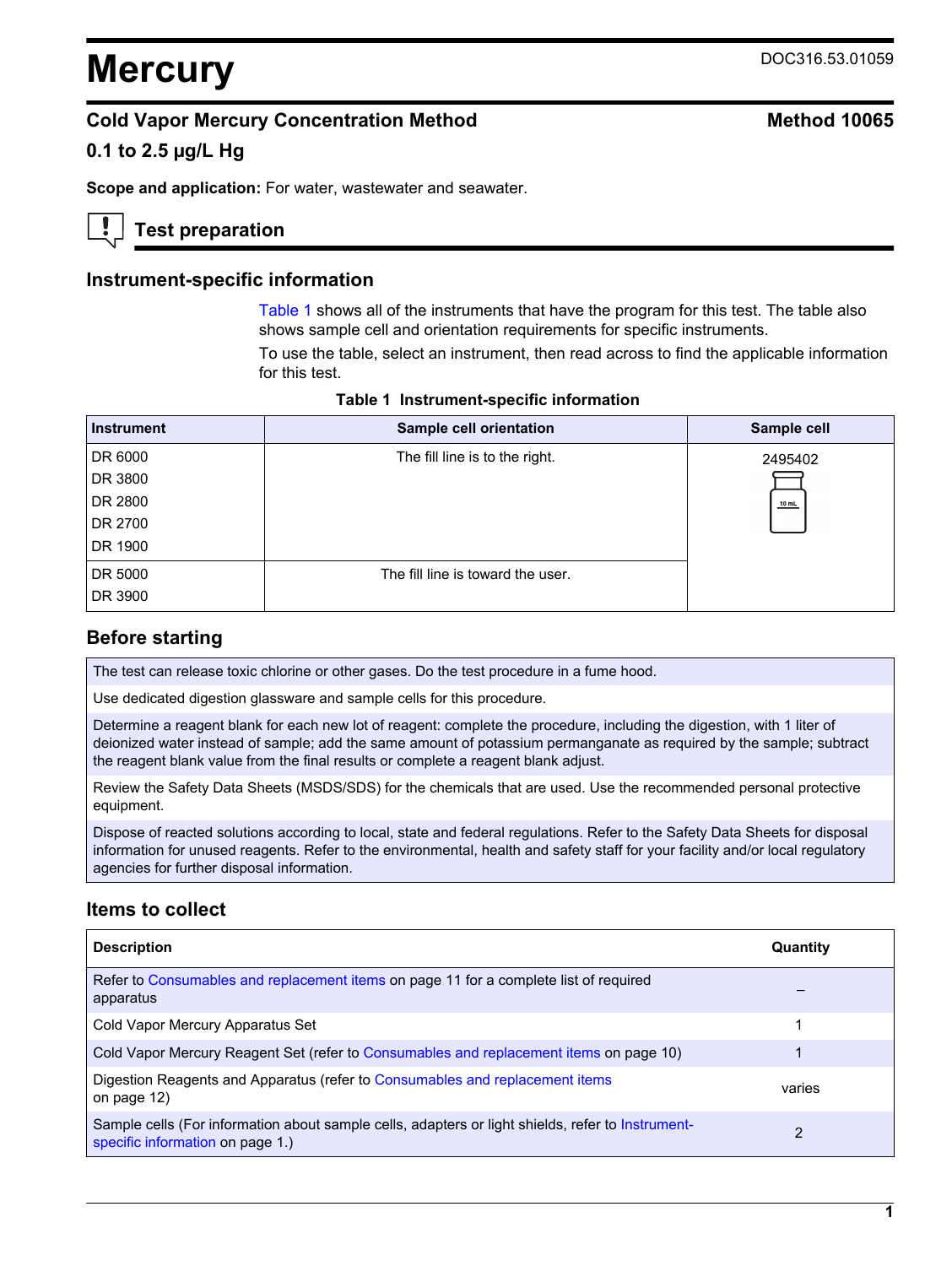Refer to [Consumables and replacement items](#page-9-1) on page 10 for order information.

# **Sample collection**

- Collect 1000 mL of sample in an analytically clean, glass or polyethylene terephthalate (PET) container.
- To preserve samples for later analysis, add 10 mL of concentrated hydrochloric acid to the sample container before collection. *Note: Close the glass container with a ground glass stopper. Close a PET container with a PET cap or a polypropylene cap (no liner).*
- Fill the bottle completely full, then tighten the cap on the bottle.
- Keep the preserved samples at 2–6  $\degree$ C (35.6–43  $\degree$ F) for a maximum of 6 months.
- Correct the test result for the dilution caused by the volume additions.

#### **System start-up**

For more accurate results and system equilibration, complete several analyses on mercury standards and blanks before the sample testing. This allows the system to stabilize before processing samples.

#### <span id="page-1-0"></span>**Standard start-up**

- **1.** Follow the procedure [Standard solution method](#page-8-0) on page 9. If the value is not within the specified limits, continue to the next step.
- **2.** Use a pipet to add 10.0 mL of the 0.1-mg/L mercury standard solution into the purged solution in the Gas Washing Bottle. Immediately put the stopper in the Gas Washing Bottle.
- **3.** Use the test procedure to measure the concentration of the standard. Start at step 3 of phase 2.
- **4.** Test the eluate as described in phase 3. The concentration must be 0.9–1.1 µg/L Hg. Do steps [1](#page-1-0) to [3](#page-1-1) again if the value is not within these limits.

#### <span id="page-1-1"></span>**Blank start-up**

After a satisfactory Standard start-up is complete, use the purged solution in the Gas Washing Bottle to do a system Blank start-up.

- **1.** Keep the purged solution in the Gas Washing Bottle. Do not add an aliquot of mercury standard.
- **2.** Use the test procedure to measure the concentration of the sample. Start at step 3 of phase 2.
- **3.** Test the eluate as described in phase 3. The concentration must be  $\leq 0.2$  µg/L Hg. Do the Blank start-up procedure again until a reproducible value is shown.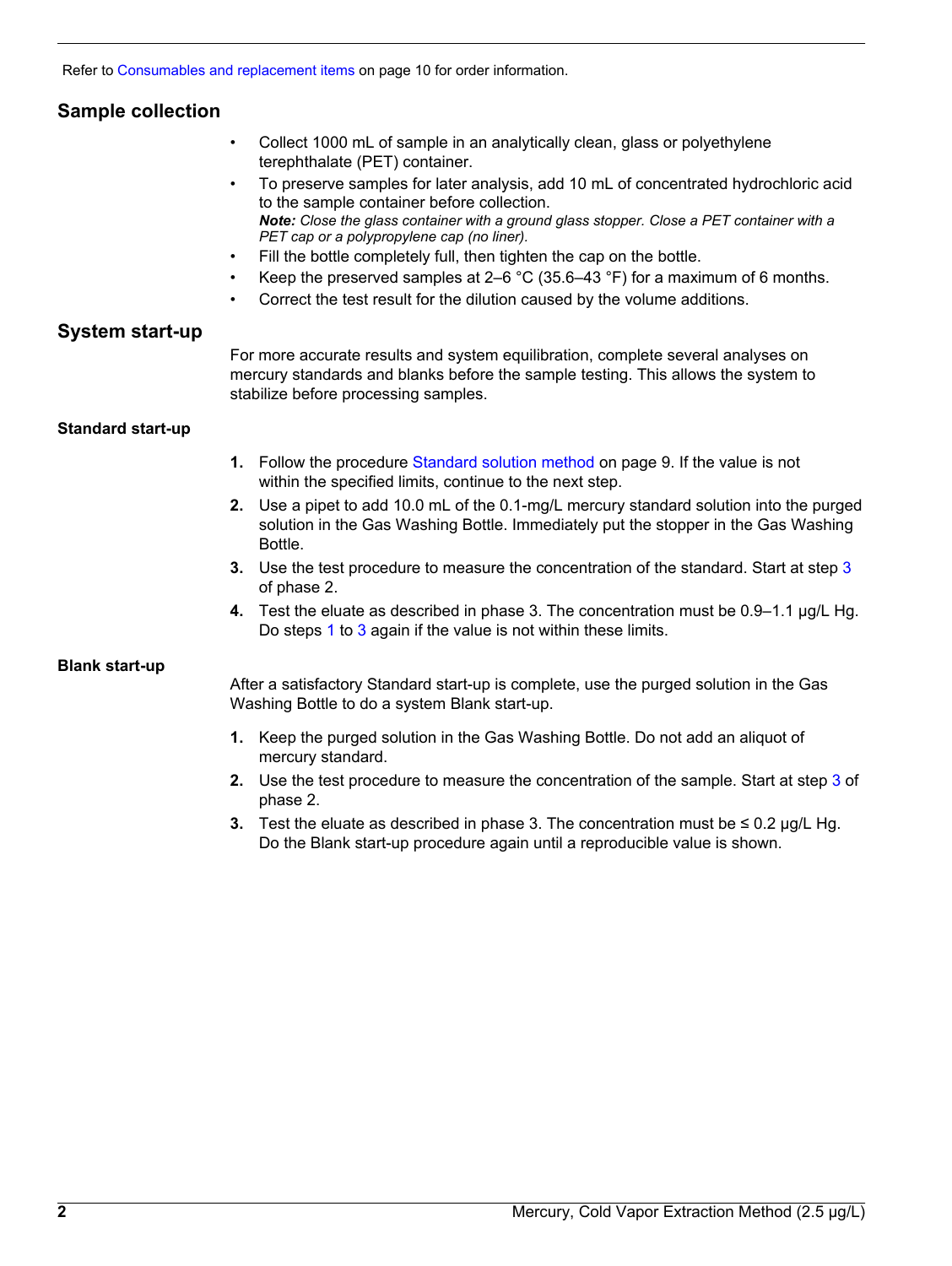## **Phase 1: Sample digestion**



Gas inhalation hazard. Operate the instrument in a fume hood to prevent exposure to hazardous gas.

**W A R N I N G**

# **A C A U T I O N**

Chemical exposure hazard. Obey laboratory safety procedures and wear all of the personal protective equipment appropriate to the chemicals that are handled. Refer to the current safety data sheets (MSDS/SDS) for safety protocols.



**1.** Measure 1 liter of the sample into a 2000-mL Erlenmeyer flask.



**2.** Put the flask on a magnetic stirring hot plate. Add a 50-mm magnetic stir bar to the sample. Set the stirrer power to on.



**3.** Add 50 mL of concentrated sulfuric acid to the sample.



**4.** Add 25 mL of concentrated nitric acid to the sample.



**5.** Add 4.0 g of potassium persulfate to the sample.

Alternatively, add one 5 gram measuring scoop of potassium persulfate to the sample.

Stir until dissolved.



**6.** Add 7.5 g of potassium permanganate to the sample.

Alternatively, add a 10 gram measuring scoop of potassium permanganate to the sample. Stir until dissolved.



**7.** Use a watch glass as the flask cover. After the reagents dissolve, increase the temperature of the sample to 90 °C (194 °F). **Do not boil.**

*Note: It is not necessary to increase the temperature for a mercury standard or reagent blank in distilled water.*



**8.** Continue to stir and keep the sample temperature at 90 °C for 2 hours. The solution must stay dark purple during the entire digestion. Some samples (e.g., seawater, industrial effluents or samples that are high in organic matter or chloride) require additional permanganate. It can be difficult to see a dark purple color if the sample contains black/brown manganese dioxide precipitate. Add more potassium permanganate if the solution is not dark purple.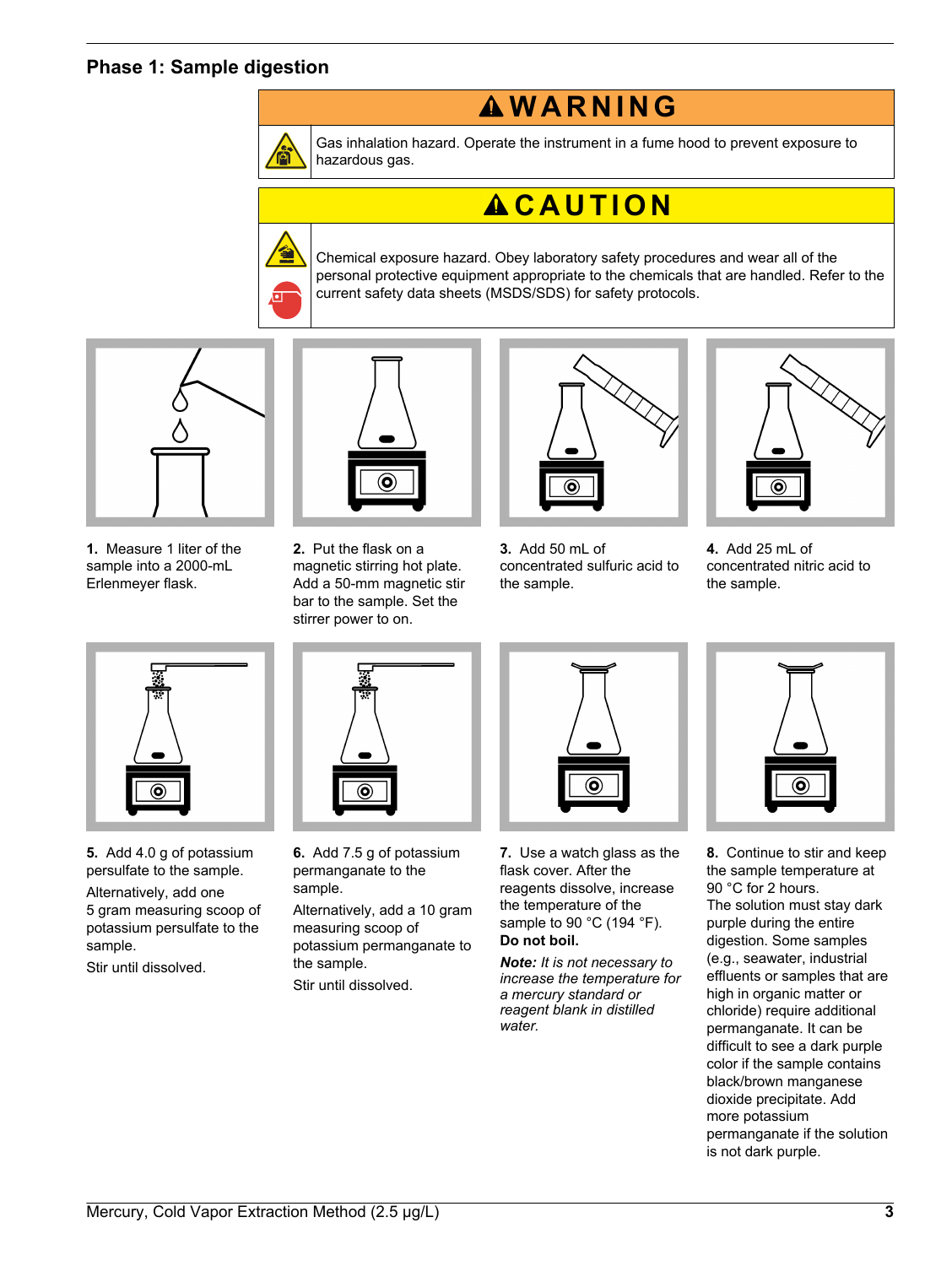

**9.** Set the hot plate power to off. Let the temperature of the digested sample decrease to room temperature. A brown/black precipitate of manganese dioxide can form during this step. If the digested sample does not have a purple color, the digestion is not complete. Add more potassium permanganate. Put the sample back on the stirring hot plate and continue the digestion until the sample has a purple color.



**10.** Put the cool digested sample on the cool stirring hot plate. Set the stirrer power to on.



**11.** Add hydroxylaminehydrochloride until all manganese dioxide is dissolved. Use a 0.5-g measuring spoon to add 0.5 g additions of hydroxylaminehydrochloride until the purple color is gone. Wait 30 seconds after each addition and look for the color change.



**12.** Remove the stir bar. The digested sample is now ready for the cold vapor separation and preconcentration procedure.

Go to [Phase 2: Cold vapor](#page-3-0) [separation and](#page-3-0) [preconcentration of mercury](#page-3-0) on page 4.

# <span id="page-3-0"></span>**Phase 2: Cold vapor separation and preconcentration of mercury**





**1.** Pour the digested sample into the Cold Vapor Gas Washing Bottle. *Note: The volume of the digested sample must contain 0.1 to 2.5 µg Hg.*

**2.** Set the Gas Washing Bottle in the support ring. Place the top on the Gas Washing Bottle. Wait until step 9 to connect the mercury absorber column to the Gas Washing Bottle.



**3.** Connect the 100-mL Erlenmeyer flask to the mercury absorber column.



**4.** Pipet 8 mL of HgEx Reagent B into the Mercury Absorber column.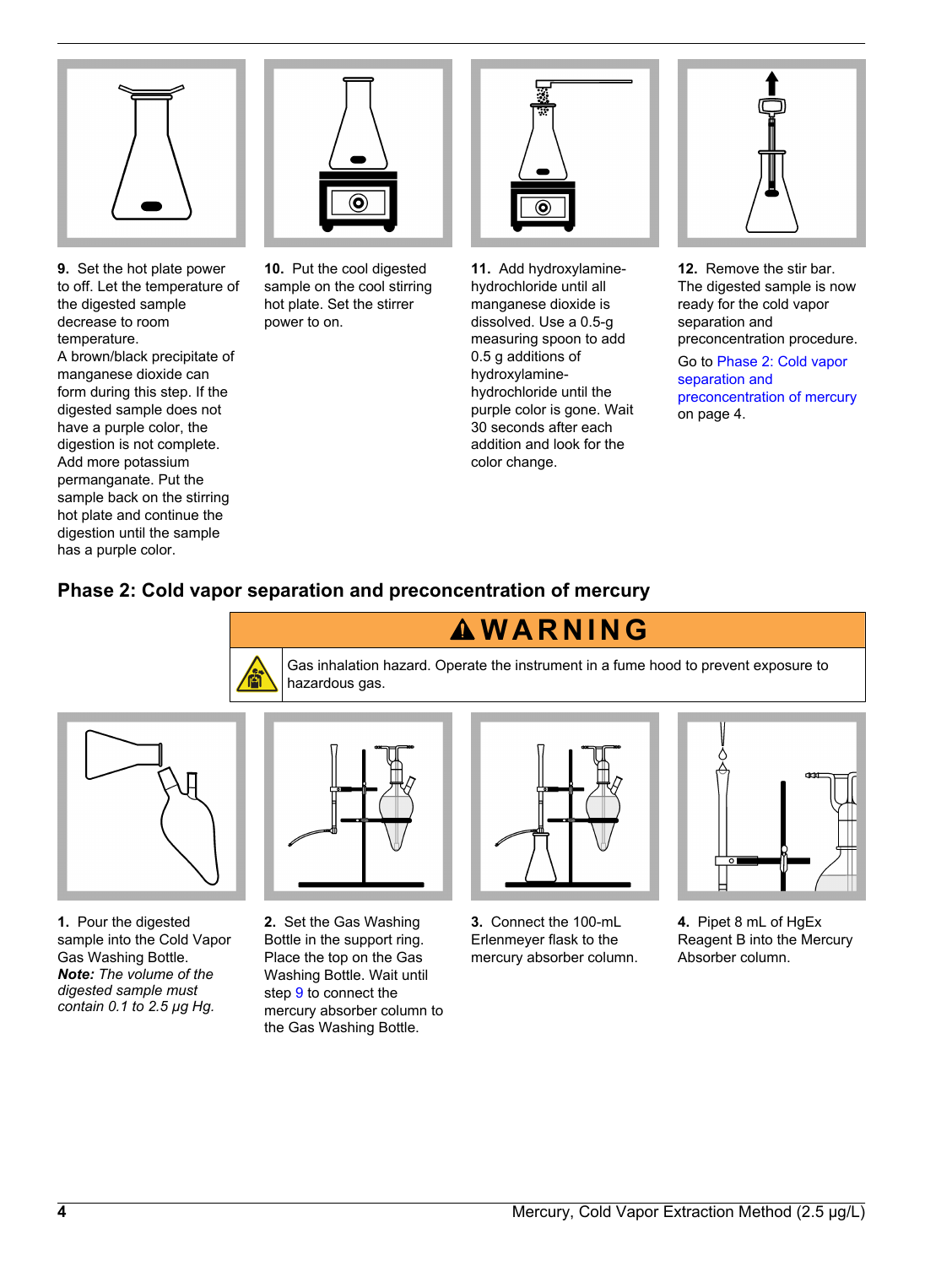

**5.** Apply a vacuum to the Mercury Absorber Column. Pull most of the HaEx Reagent B into the Erlenmeyer flask.



**6.** Use the quick disconnect to disconnect the vacuum pump when HgEx Reagent B starts to drip from the inner delivery tube on the Mercury Absorber Column (approximately 10 seconds after starting the vacuum). Make sure to not pull too much air through the Mercury Absorber Column, to prevent drying the packing.



**7.** Remove the 100-mL Erlenmeyer flask from the Mercury Absorber Column. Replace it with the 10-mL Distilling Receiver.



**8.** Pipet 2 mL of HgEx Reagent C into the Mercury Absorber Column.



**9.** Use the glass elbow to connect the Mercury Absorber column to the Gas Washing Bottle.



**10.** Shake an ampule of HgEx Reagent A to suspend undissolved reagent.

Open the ampule and carefully pour the contents into the Gas Washing Bottle through the side neck.



**11.** Put the stopper on the side neck of the Glass Washing Bottle.



**12.** Use the quick disconnect to connect the vacuum pump to the Mercury Absorber Column again. Apply the vacuum to pull HgEx Reagent C through the Mercury Absorber Column packing and into the 10-mL receiver. Air bubbles should be produced at the gas dispersion tube in the Gas Washing Bottle. Complete the next two steps immediately.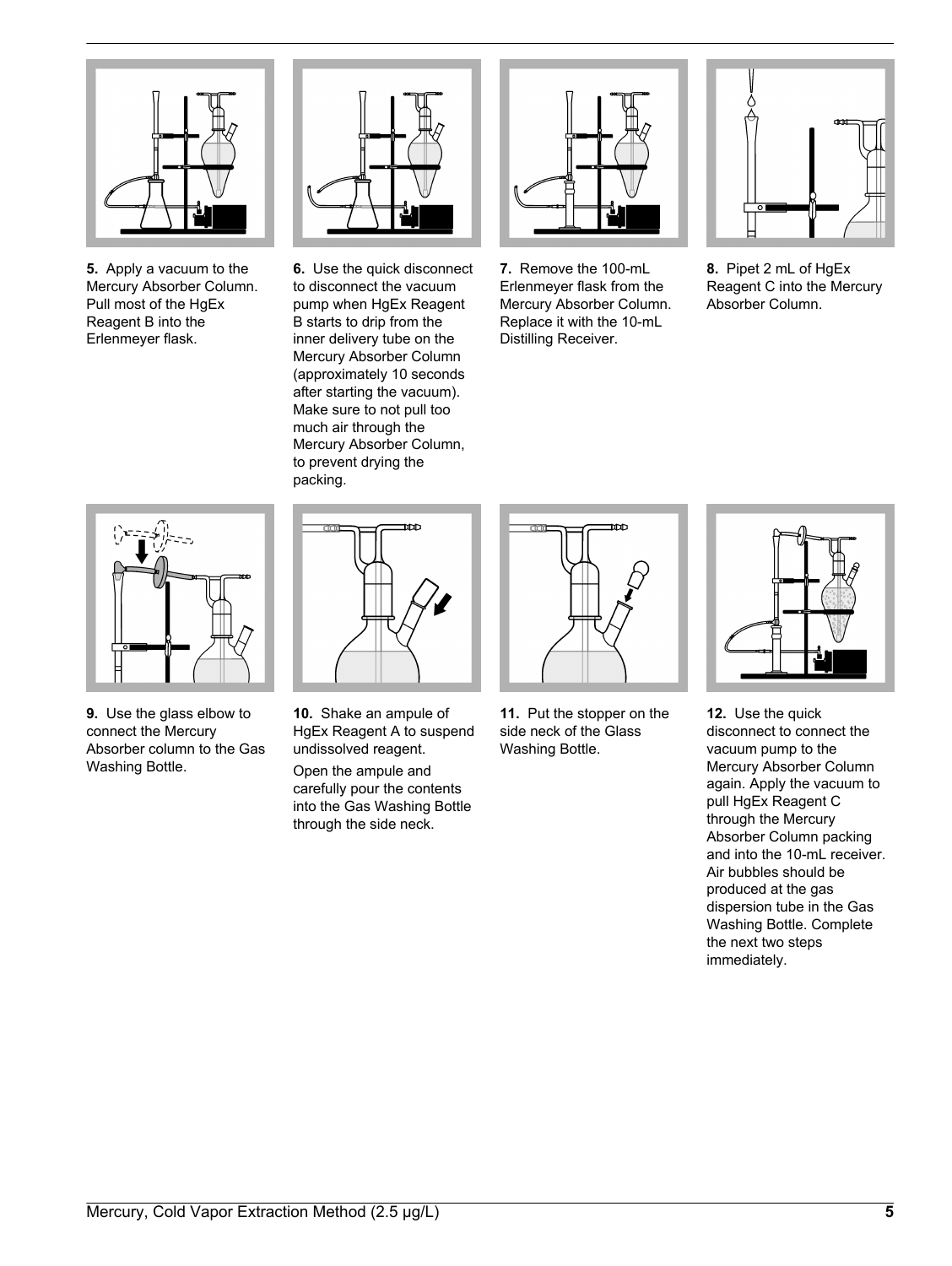

**13.** Start program **312 Mercury, Cold Vap**. For information about sample cells, adapters or light shields, refer to [Instrument-specific](#page-0-1) [information](#page-0-1) on page 1.

*Note: Although the program name can be different between instruments, the program number does not change.*



**17.** Set the vacuum pump to off when the volume in the Distilling Receiver is at the 10-mL mark.

If necessary, adjust the volume in the Distilling Receiver a maximum of 10 mL with HgEx Reagent B.

To prevent low volumes in the future, disconnect the vacuum sooner in step 6. This leaves more HgEx Reagent B in the packing of the Mercury Absorber Column.



**14.** Start the instrument timer. A 5-minute reaction time starts. Let the solution bubble for this period. The air flow rate through the Gas Washing Bottle should be between 1-5 L/min. Let the solution bubble for more time when the air flow rate is low. For example, if the air flow rate is 1 L/min., let the solution bubble for 10 minutes.



**15.** After the timer expires, remove the glass elbow from the top of the Mercury Absorber Column. Keep the vacuum pump power on.



**16.** Pipet 8 mL of HgEx Reagent B into the Mercury Absorber Column to elute the captured mercury. Continue to apply the vacuum to pull the HgEx Reagent B into the Distilling Receiver.



**18.** Remove the distilling Receiver from the Mercury Absorber Column. Connect the 100-mL Erlenmeyer flask to the column again.



**19.** Use a pipette to add 3 mL of HgEx Reagent B into the Mercury Absorber Column without applying vacuum. This keeps the absorber packing wet between tests.

The Mercury Absorber Column eluate in the Distilling Receiver is ready for analysis.

Go to [Phase 3: Colorimetric](#page-6-0) [analysis](#page-6-0) on page 7.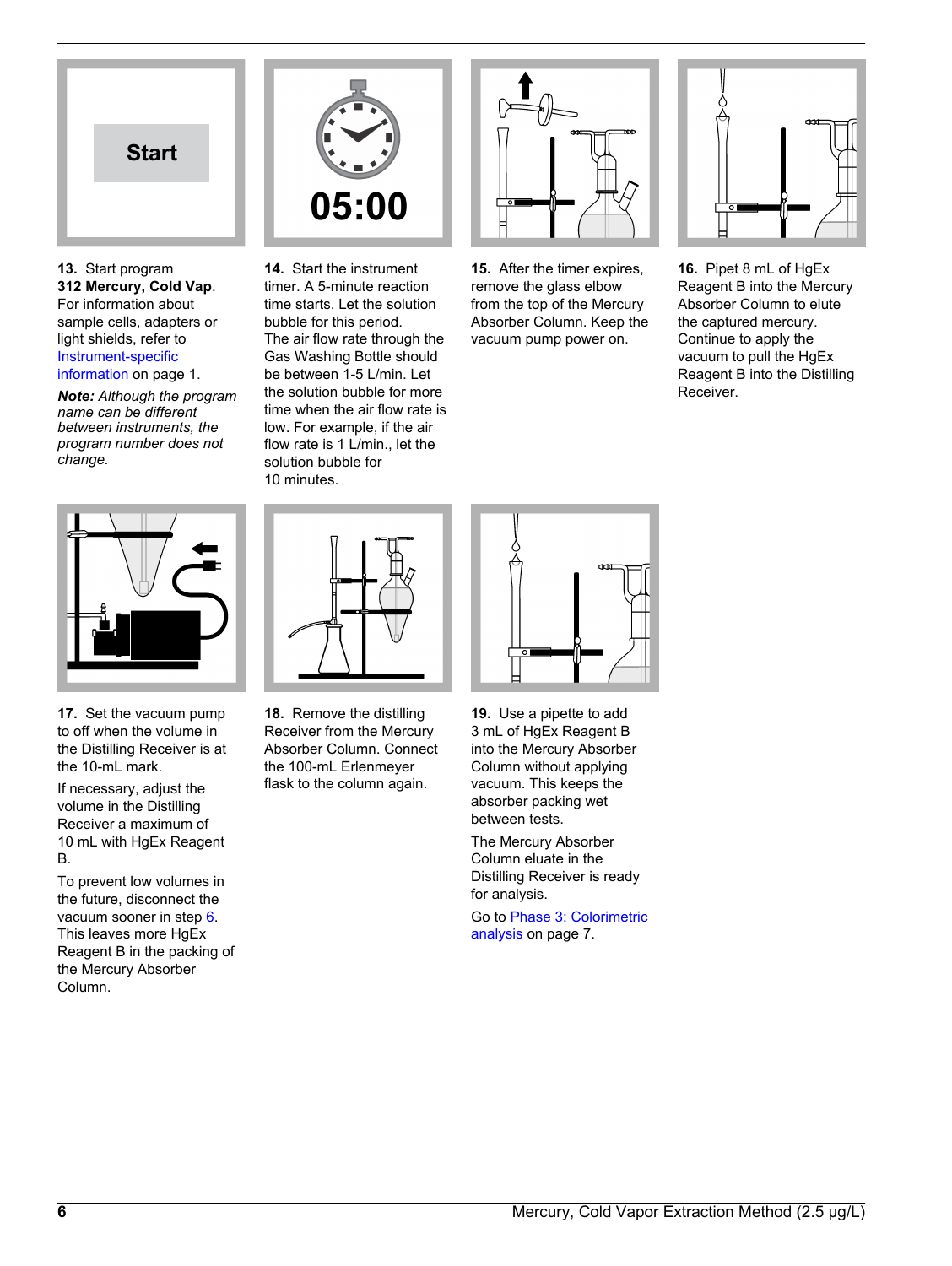## **Phase 3: Colorimetric analysis**



Gas inhalation hazard. Operate the instrument in a fume hood to prevent exposure to hazardous gas.

**W A R N I N G**

<span id="page-6-0"></span>

**1.** Use the supplied funnel to add the contents of one HgEx Reagent 3 foil pillow to the eluate in the Distilling Receiver.



**2.** Put the stopper on the receiver. Invert to dissolve the reagent.



**3.** Use the supplied funnel to add the contents of one HgEx Reagent 4 foil pillow to the Distilling Receiver.



**4.** Put the stopper on the receiver. Invert to dissolve the reagent.



**5.** Add 8 drops of HgEx Reagent 5 to the Distilling Receiver.



**9.** Clean the prepared sample cell.



**6.** Put the stopper on the receiver. Invert to mix the reagent.



**10.** Insert the sample cell into the cell holder.



**7.** Start the instrument timer. A 2–minute reaction time starts.



**11.** Push **ZERO**. The display shows 0.1 µg/L Hg (this program uses a nonzero intercept).



**8.** During the reaction period, pour the solution into a sample cell.



**12.** Remove the cell from the cell holder. Add the contents of one HgEx Reagent 6 foil pillow to the solution.

*Note: Do not use the funnel to add HgEx Reagent 6 to the sample cell. HgEx Reagent 6 contamination from the funnel will make it impossible to find mercury in subsequent tests.*

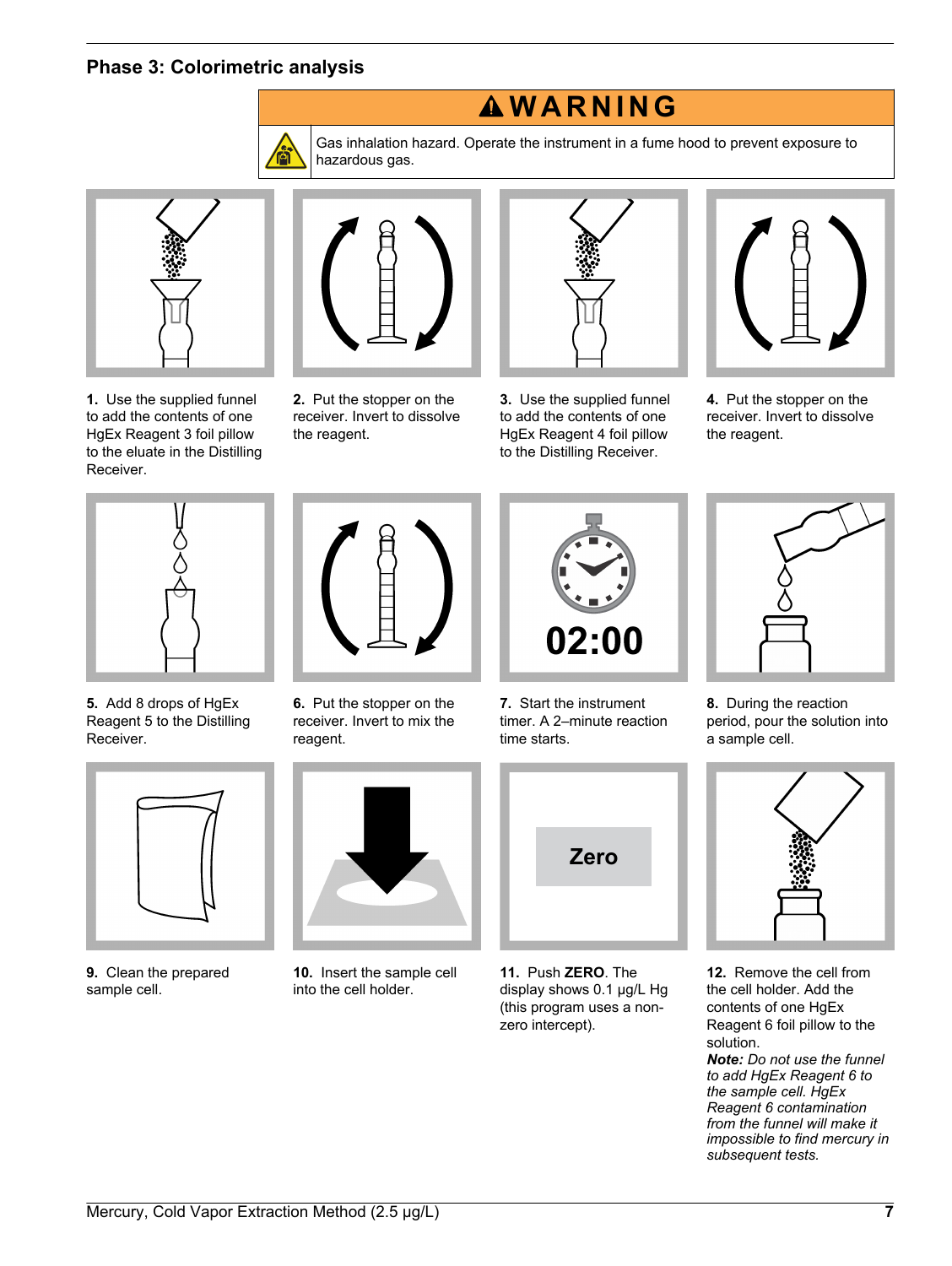







**13.** Swirl the cell until the reagent is completely dissolved. Immediately continue with next step .

**14.** Clean the prepared sample cell.

**15.** Insert the prepared sample into the cell holder.

**16.** Push **READ**. Results show in  $\mu$ g/L Hg. This is the concentration in the original sample.

# **Interferences**

Standards were used to prepare a single test solution with substances at the concentrations shown in [Table 2](#page-7-0). A second test solution containing only mercury at the same concentration was prepared as the control. The two solutions were digested, then analyzed concurrently. There was no interference from the matrix of the test solution at the concentrations listed.

In addition, no interference occurred with a test solution containing 1000 mg/L Na<sup>+</sup>, 1000 mg/L K<sup>+</sup>, 1000 mg/L Mg<sup>2+</sup> and 400 mg/L Ca<sup>2+</sup>.

<span id="page-7-0"></span>

| <b>Interfering substance</b> | Interference level |
|------------------------------|--------------------|
| $Ag+$                        | 7 mg/L             |
| $Al^{3+}$                    | 10 mg/L            |
| $Au^{3+}$                    | 500 µg/L           |
| $Cd2+$                       | 10 mg/L            |
| $Co2+$                       | 10 mg/L            |
| $Cr^{6+}$                    | 10 mg/L            |
| $Cu2+$                       | 10 mg/L            |
| $\mathsf{F}^+$               | 1.0 mg/L           |
| $Fe2+$                       | 100 mg/L           |
| $Mo6+$                       | 10 mg/L            |
| $Ni2+$                       | 10 mg/L            |
| $NO3 - N$                    | 50 mg/L            |
| $Pb^{2+}$                    | 10 mg/L            |
| SiO <sub>2</sub>             | 100 mg/L           |
| $Zn^{2+}$                    | 10 mg/L            |

#### **Table 2 Interfering substances**

# **Accuracy check**

#### **Standard additions method**

Use the standard additions method (for applicable instruments) to validate the test procedure, reagents and instrument and to find if there is an interference in the sample. Items to collect:

• 1000-mg/L Mercury Standard Solution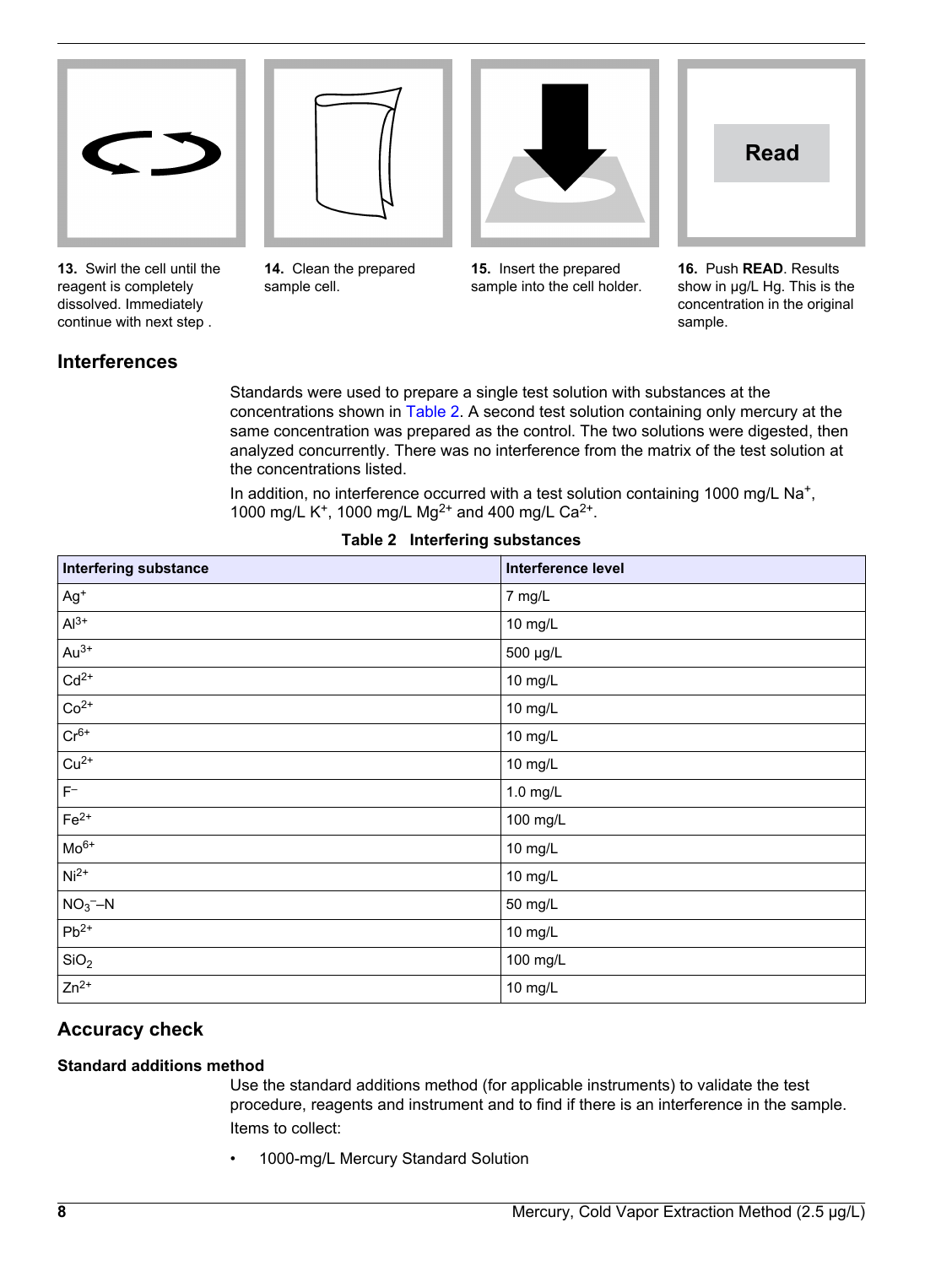- 500-mL volumetric flask
- 10-mL volumetric pipet and pipet bulb
- Pipet, TenSette®, 0.1–1.0 mL and tips
- Deionized water
- **1.** Prepare a 10.0-mg/L mercury standard as follows:
	- **a.** Use a pipet to add 5.00 mL of a 1000-mg/L Mercury Standard Solution into a 500-mL volumetric flask.
	- **b.** Use a pipet to add 1.0 mL of concentrated nitric acid to the flask.
	- **c.** Dilute to the mark with deionized water. Mix well.
- **2.** Use a TenSette Pipet to add 0.10 mL of the 10.0-mg/L mercury standard to the purged solution in the Gas Washing Bottle after an analysis has been completed. Immediately put the stopper on the Gas Washing Bottle.
- **3.** Use the test procedure to measure the concentration of the sample. Start at step 3 of Phase 2.
- **4.** Test the eluate as described in Phase 3. The expected result is 0.9–1.1 µg/L Hg.

#### <span id="page-8-0"></span>**Standard solution method**

Use the standard solution method to validate the test procedure, the reagents and the instrument.

Items to collect:

- 1000-mg/L Mercury Standard Solution
- 100-mL and 500-mL volumetric flask
- Concentrated sulfuric and nitric acid
- Pipet, TenSette®, 0.1–1.0 mL and tips
- Deionized water
- **1.** Prepare a 10.0-mg/L mercury standard solution as follows:
	- **a.** Use a pipet to add 5.0 mL of a 1000-mg/L Mercury Standard Solution into a 500 mL volumetric flask.
	- **b.** Use a pipet to add 1.0 mL of concentrated nitric acid.
	- **c.** Dilute to the mark with deionized water. Mix well.
- **2.** Prepare a 1.0-mg/L mercury standard solution as follows:
	- **a.** Use a pipet to add 10.0 mL of the prepared 10.0-mg/L mercury standard solution into a 100-mL volumetric flask.
	- **b.** Use a pipet to add 0.2 mL of concentrated nitric acid.
	- **c.** Dilute to the mark with deionized water. Mix well.
- **3.** Prepare a 0.1-mg/L mercury standard solution as follows:
	- **a.** Use a pipet to add 10.0 mL of the prepared 1.0-mg/L mercury standard into a 100-mL volumetric flask.
	- **b.** Use a pipet to add 0.2 mL of concentrated nitric acid.
	- **c.** Dilute to the mark with deionized water. Mix well.
- **4.** Pour 800 mL of deionized water into the Gas Washing Bottle.
- **5.** Add 50 mL of concentrated sulfuric acid and 25 mL of concentrated nitric acid to the Gas Washing Bottle. Swirl to mix.
- **6.** Use a pipet to add 10.0 mL of the 0.1-mg/L mercury standard solution into the Gas Washing Bottle. Swirl to mix.
- **7.** Use the test procedure to measure the concentration of the sample. Start at step 2 of Phase 2.
- **8.** Test the eluate as described in Phase 3. The expected result is 0.9–1.1 µg/L Hg.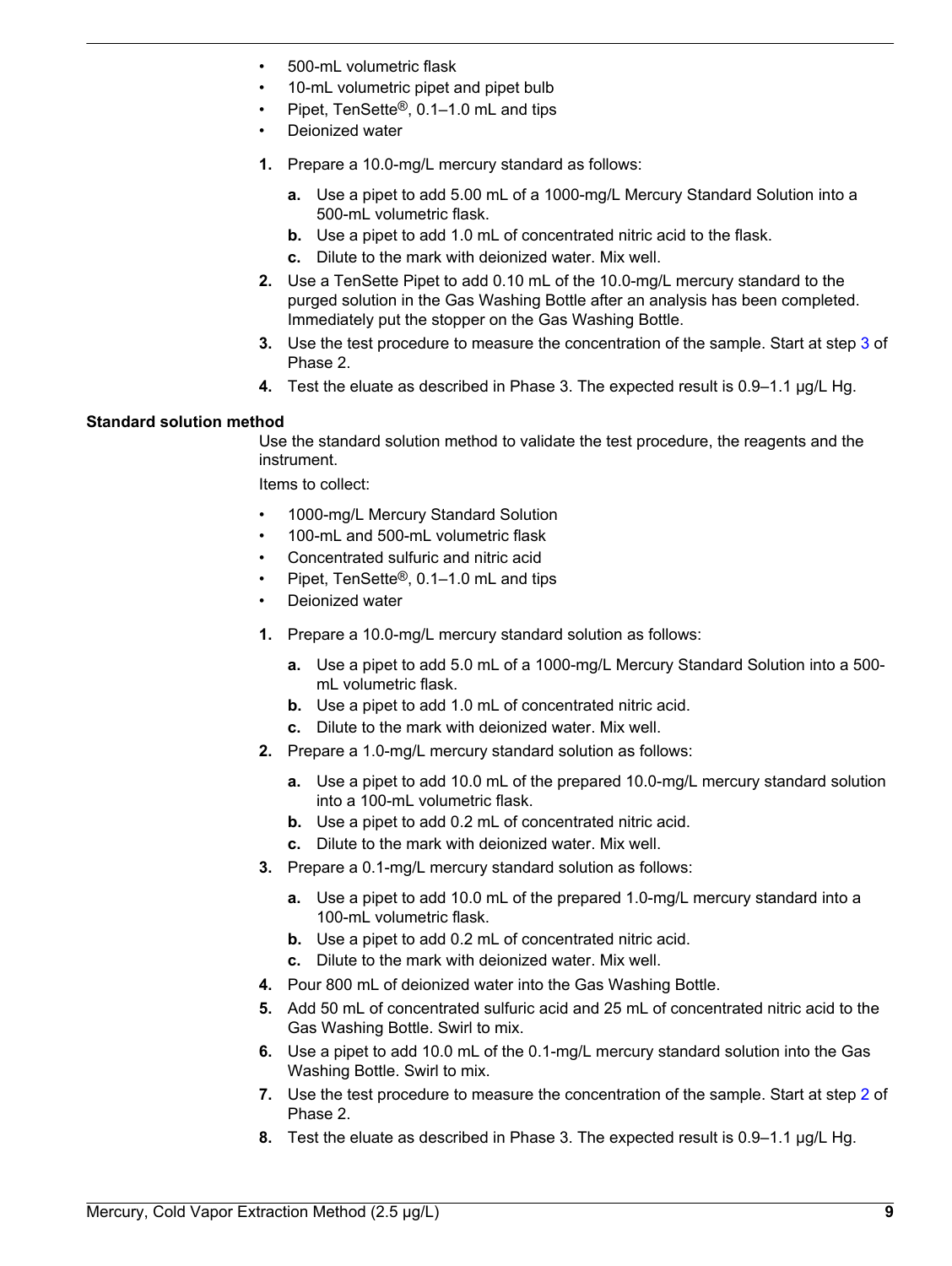# **Method performance**

The method performance data that follows was derived from laboratory tests that were measured on a spectrophotometer during ideal test conditions. Users can get different results under different test conditions.

| <b>Program</b> | <b>Standard</b>  | Precision (95% confidence interval) | Sensitivity<br>Concentration change per 0.010 Abs change |
|----------------|------------------|-------------------------------------|----------------------------------------------------------|
| 312            | 1.0 $\mu$ g/L Hg | $0.9 - 1.1$ µg/L Hg                 | $0.03 \mu q/L$ Hg                                        |

## **Pollution prevention and waste management**

The reacted samples and equipment components contain mercury and must be disposed of as a hazardous waste. Dispose of reacted solutions according to local, state and federal regulations.

# **Summary of method**

The sample is digested to change all the mercury in the sample to mercuric ( $Hg^{2+}$ ) ions. The mercuric ions in the digested sample becomes a gas in a semi-closed system. The ambient air moves the vapor into a chemically-activated absorber column where the mercury vapor reacts to form mercuric chloride.

The mercuric chloride is eluted off the column and a sensitive indicator is added. The instrument is zeroed at the absorbance peak of the unreacted indicator. A complexing agent is added to break the mercury:indicator complex. The increase in unreacted indicator causes an increase in absorbance proportional to the amount of mercury in the original sample. Test results are measured at 412 nm.

# **Storage and maintenance of the cold mercury apparatus**

#### **Storage**

For the fastest system stabilization and greatest sensitivity, put the apparatus in storage as follows:

- Keep the Gas Washing Bottle filled with deionized water and 15 mL of concentrated sulfuric acid. Seal the bottle with the Gas Washing Bottle stopper and top.
- Keep the Mercury Absorber Column with the packing wetted with HgEx Reagent B. Keep the Erlenmeyer flask attached below the column. Attach the top of the Mercury Absorber column to the Gas Washing Bottle with the glass elbow as in the procedure.

#### **Maintenance**

- Use dedicated glassware and sample cells.
- Fully clean the glassware and sample cells between tests. Rinse with 1:1 hydrochloric acid solution, then rinse several times with deionized water.

With correct maintenance, the Mercury Absorber Column can be used an unlimited number of times.

- Replace the Mercury Scrubber in the air trap housing at least once for every reagent set used.
- Moisture buildup on the Gas Washing Bottle side of the Acro 50 Vent Filter will reduce the purging air flow rate. If this occurs, replace the filter or dry it in an oven at 110 °C (230 °F).

# <span id="page-9-1"></span>**Consumables and replacement items**

#### <span id="page-9-0"></span>**Required reagents**

| <b>Description</b>                                                    | <b>Quantity/test</b> | Unit   | Item no. |
|-----------------------------------------------------------------------|----------------------|--------|----------|
| Cold Vapor Mercury Reagent Set (25 tests), includes:                  |                      |        | 2658300  |
| HgEx <sup>™</sup> Reagent A, Stannous Sulfate Solution, 20-mL ampules |                      | 25/pkg | 2658825  |
| HgEx <sup>™</sup> Reagent B, Sulfuric Acid Solution                   | $19 \text{ mL}$      | 500 mL | 2658949  |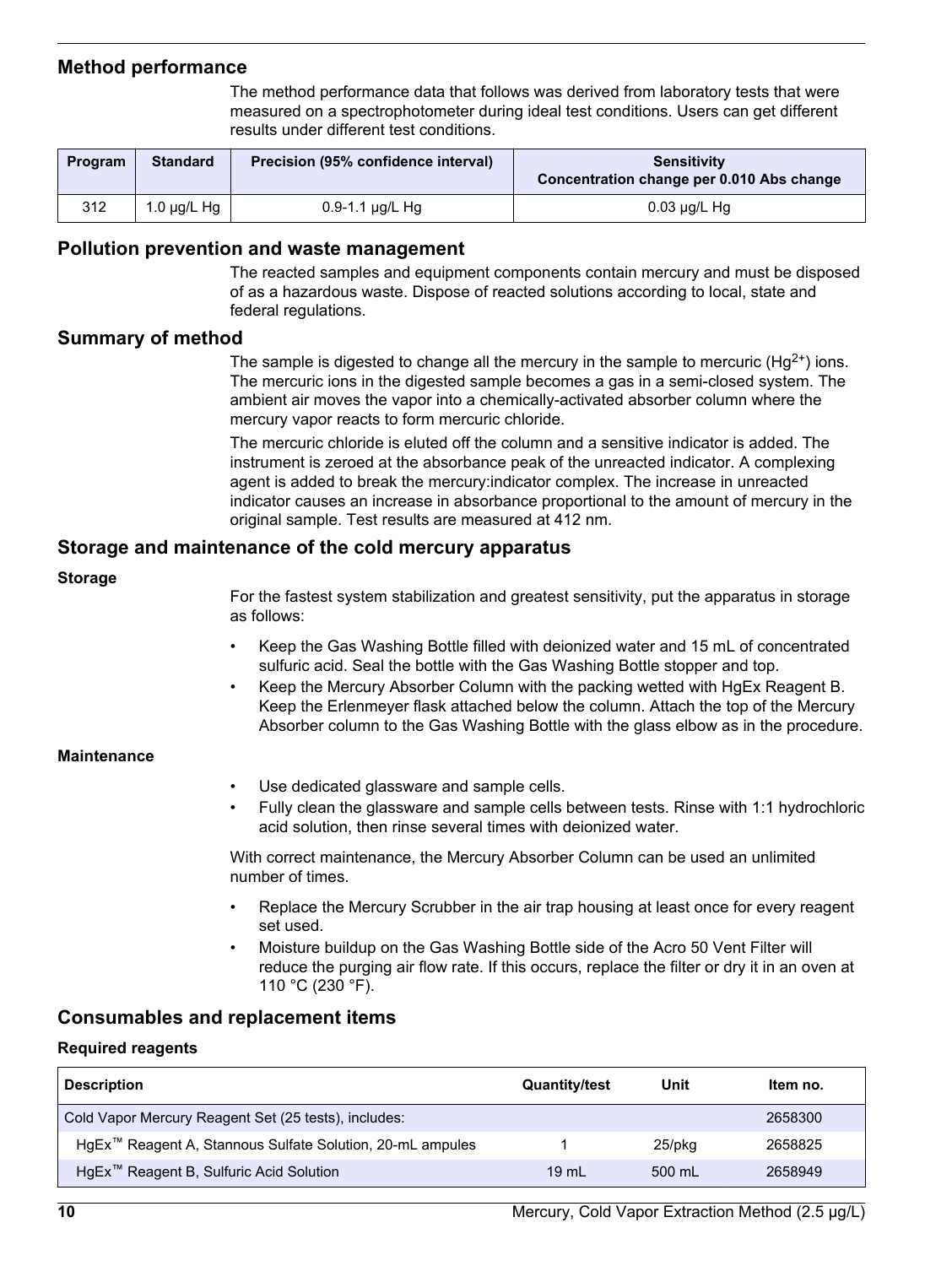# **Consumables and replacement items (continued)**

| <b>Description</b>                                            | <b>Quantity/test</b> | Unit         | Item no. |
|---------------------------------------------------------------|----------------------|--------------|----------|
| HgEx <sup>™</sup> Reagent C, Sodium Hypochlorite Solution     | 2 mL                 | 55 mL        | 2659059  |
| HgEx <sup>™</sup> Reagent 3, Alkaline Reagent Powder Pillows  | 1 pillow             | $25$ /p $kg$ | 2658448  |
| HgEx <sup>™</sup> Reagent 4, Indicator Powder Pillows         | 1 pillow             | $25$ /pkq    | 2658548  |
| HgEx <sup>™</sup> Reagent 5, Sodium Hydroxide Solution        | 8 drops              | 10 mL SCDB   | 2658636  |
| HgEx <sup>™</sup> Reagent 6, Complexing Reagent Powder Pillow | 1 pillow             | 25/pkg       | 2658748  |
| <b>Mercury Scrubber</b>                                       | 2/reagent set        | $2$ /pkg     | 2655800  |

# <span id="page-10-0"></span>**Required apparatus**

| <b>Description</b>                                       | <b>Quantity/test</b> | Unit     | Item no. |
|----------------------------------------------------------|----------------------|----------|----------|
| Cylinder, graduated, 50-mL                               | $\mathbf{1}$         | each     | 50841    |
| Pipet, TenSette <sup>®</sup> , 0.1-1.0 mL                | $\mathbf{1}$         | each     | 1970001  |
| Pipet, TenSette <sup>®</sup> , 1.0-10.0 mL               | 1                    | each     | 1970010  |
| Pipet Tips, for TenSette <sup>®</sup> Pipet, 0.1-1.0 mL  | $\overline{2}$       | 50/pkg   | 2185696  |
| Pipet Tips, for TenSette <sup>®</sup> Pipet, 1.0-10.0 mL | varies               | 50/pkg   | 2199796  |
| Vacuum Pump, 1.2 CFM 115 V                               | 1                    | each     | 2824800  |
| Vacuum Pump, 230 VAC w/ North American Plug              | $\mathbf{1}$         | each     | 2824801  |
| Vacuum Pump, 230 V w/ European Plug                      | $\mathbf{1}$         | each     | 2824802  |
| Cold Vapor Mercury Apparatus Set, includes:              |                      |          | 2674400  |
| Acro 50 Vent Filter                                      | 1                    | 18/pkg   | 2683318  |
| Air Trap Holder Assembly                                 | $\mathbf{1}$         | each     | 2663900  |
| Ampule breaker                                           | 1                    | each     | 2564000  |
| Breaker/Capper Tool for Mercury Scrubber                 | $\mathbf{1}$         | each     | 2664000  |
| C-flex Tubing, 0.25-inch ID, white                       | 4 ft                 | 25 ft    | 2327367  |
| Clamp for Mercury Absorber Column                        | 1                    | each     | 2656200  |
| Clamp Holder                                             | $\overline{2}$       | each     | 32600    |
| Sample cell, 10-mL square, matched pair                  | $\overline{2}$       | $2$ /pkg | 2495402  |
| Riser Cell, 1" Square DR2000/2010                        | 1                    | each     | 4528200  |
| Riser cell, 1", Square DR3000                            | $\mathbf{1}$         | each     | 4840300  |
| Distilling Receiver, 10-mL                               | $\mathbf{1}$         | each     | 2655438  |
| Flask, Erlenmeyer, 100-mL                                | 1                    | each     | 2655342  |
| Funnel, micro, poly                                      | 1                    | each     | 2584335  |
| Gas Washing Bottle, 1200-mL                              | $\mathbf{1}$         | each     | 2662200  |
| Glass Elbow, 90-degree, with hose adapter                | 1                    | each     | 2655200  |
| Mercury Absorber Column                                  | $\mathbf{1}$         | each     | 2655510  |
| Support Ring for Gas Washing Bottle                      | 1                    | each     | 2656300  |
| Stopper, for Distilling Receiver                         | $\mathbf 1$          | each     | 2655900  |
| Stopper, for Gas Washing Bottle                          | 1                    | each     | 2662300  |
| Support, Base and Rod                                    | $\mathbf{1}$         | each     | 32900    |
| Tubing Quick Disconnect, HDPE                            | 1                    | 12/pkg   | 1481000  |